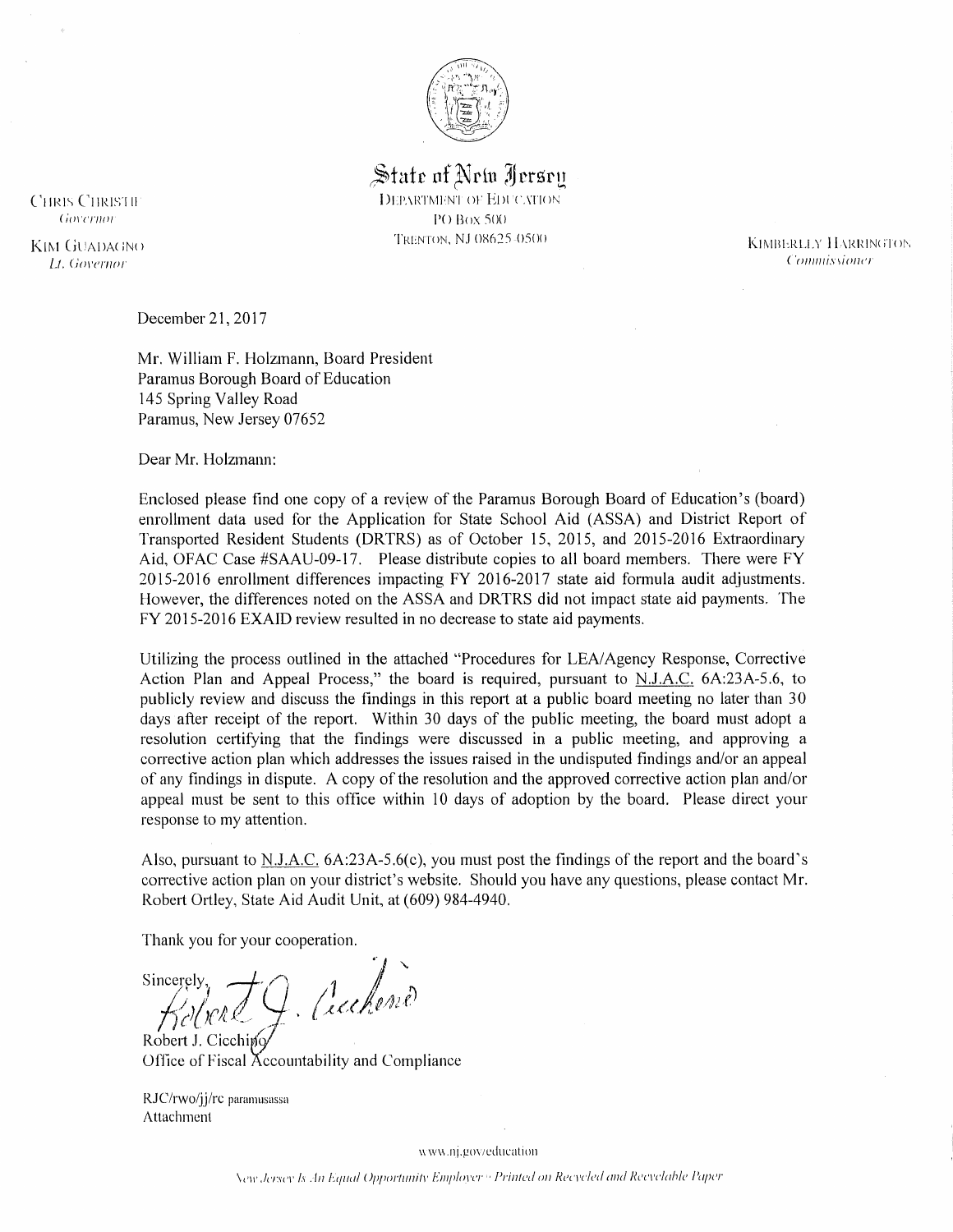# **Distribution List**

 $\bar{z}$ 

 $\ddot{\phantom{a}}$ 

 $\hat{c}$ 

Robert Bumpus Kevin Dehmer Yut'se Thomas David Saenz Robert Ortley Dennis Smeltzer Joseph Zarra<br>Michele Robinson Steven Cea Steven Eells

 $\frac{1}{\sqrt{2}}$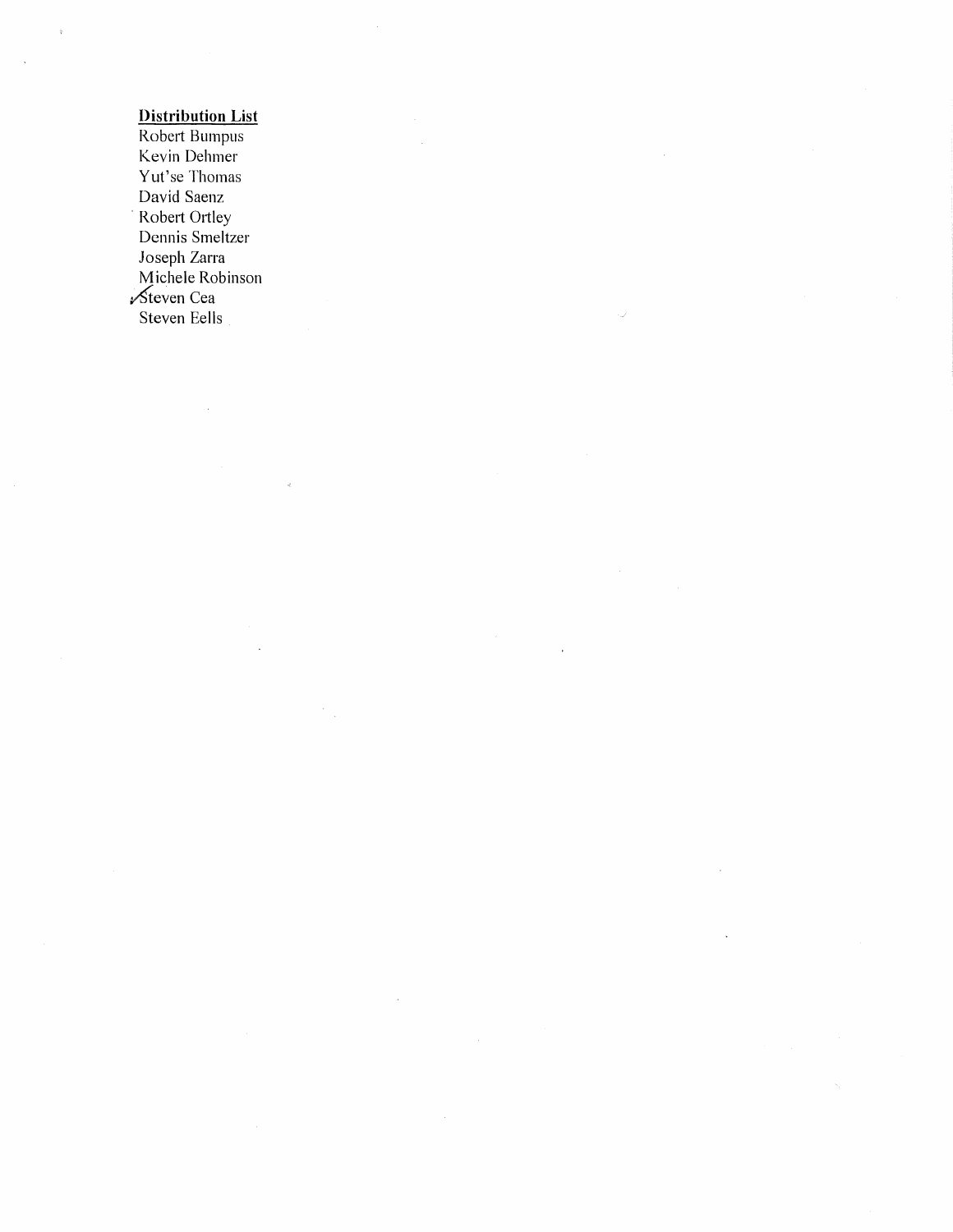#### **STATE OF NEW JERSEY**  $\sim 5$ DEPARTMENT OF EDUCATION OFFICE OF FISCAL ACCOUNTABILITY AND COMPLIANCE **P.O. BOX 500** TRENTON, NEW JERSEY 08625-0500

REVIEW OF THE APPLICATION FOR STATE SCHOOL AID REVIEW OF THE DISTRICT REPORT OF TRANSPORTED RESIDENT STUDENTS **AS OF OCTOBER 15, 2015** SPECIAL EDUCATION EXTRAORDINARY AID 2015-2016 OFAC CASE # SAAU-09-17

> PARAMUS BOROUGH BOARD OF EDUCATION **BERGEN COUNTY 145 SPRING VALLEY ROAD** PARAMUS NJ 07652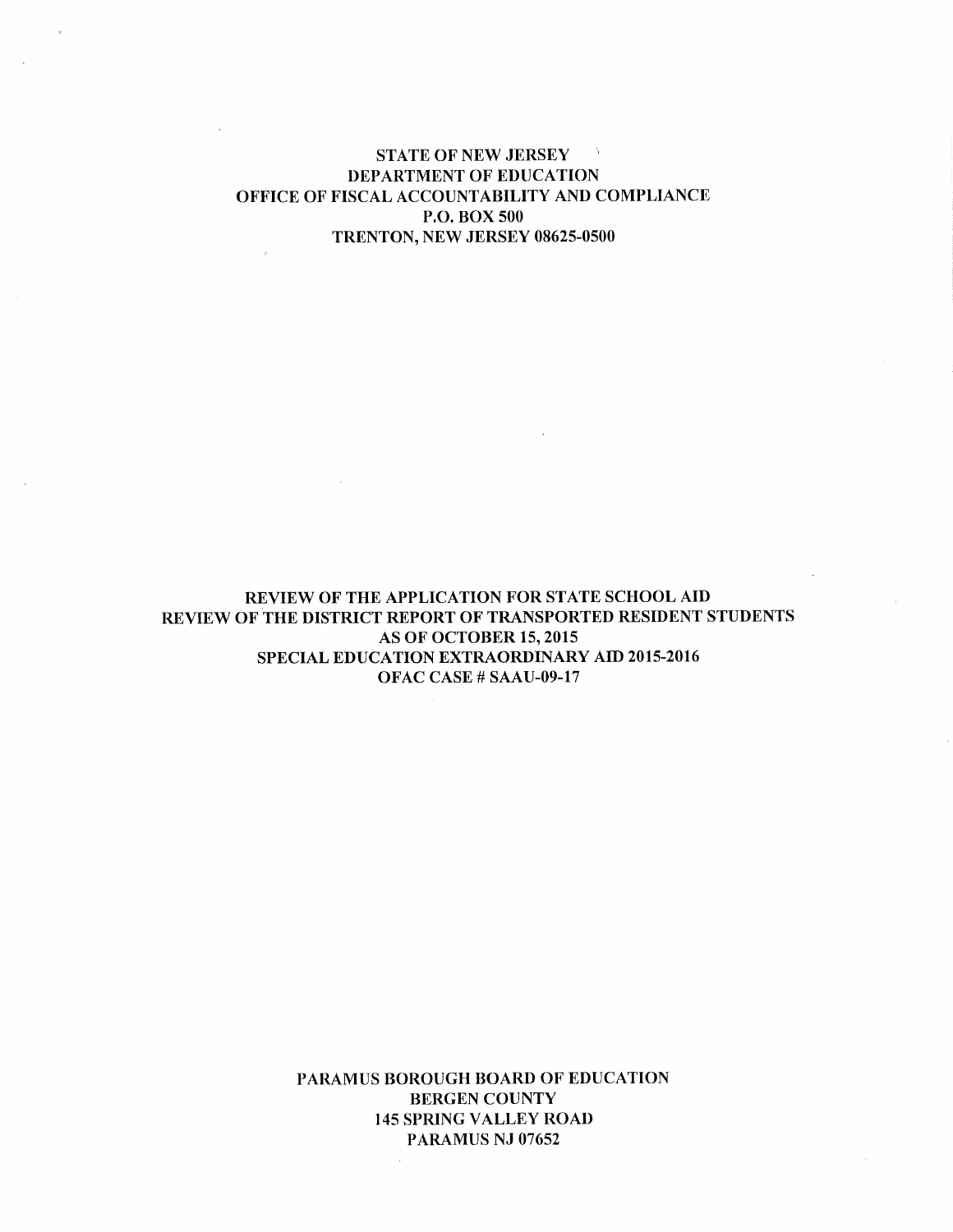### **SCOPE**

The review verified students on roll listed on the October 15, 2015 Application for State School Aid (ASSA) with the district's New Jersey School Registers. The review verified the district's enrollment counts for regular and special education students. Total enrollment counts were verified for On Roll Full Time and Shared Time, Sent Full Time and Shared Time, Received Full Time, Sent to Regional Day Schools, Sent to Private Schools for Students with Disabilities and Charter Schools. Low Income Enrollment, LEP Students, County Special Services Students, Alternative Programs, and other appropriate categories as reported on the ASSA were also verified.

The review also verified the data supporting transportation services provided to students as reported on the District Report of Transported Resident Students (DRTRS) as of October 15, 2015.

A review of Special Education Extraordinary Aid costs for 2015-2016 was also completed. These qualifying costs support the award of EXAID for special education students placed in and out of the district.

### **FINDINGS**

#### **On Roll Full Time**

The district reported 3,870 students, which the department verified.

#### **On Roll Shared Time**

The district reported 14 students, which the department verified.

#### **Sent Full Time**

The district reported 12 students, which the department verified.

#### **Sent Shared Time**

The district reported 11 students, which the department verified

#### **Received Full Time**

The district reported 79 students, which the department verified.

### **Sent to Regional Day Schools**

The district reported three students, which the department verified

#### **Sent to Private Schools for Students with Disabilities**

The district reported 23.5 students, while the department verified 26.5, for an increase of three.

#### **Sent to Charter Schools**

The district reported one student, which the department verified.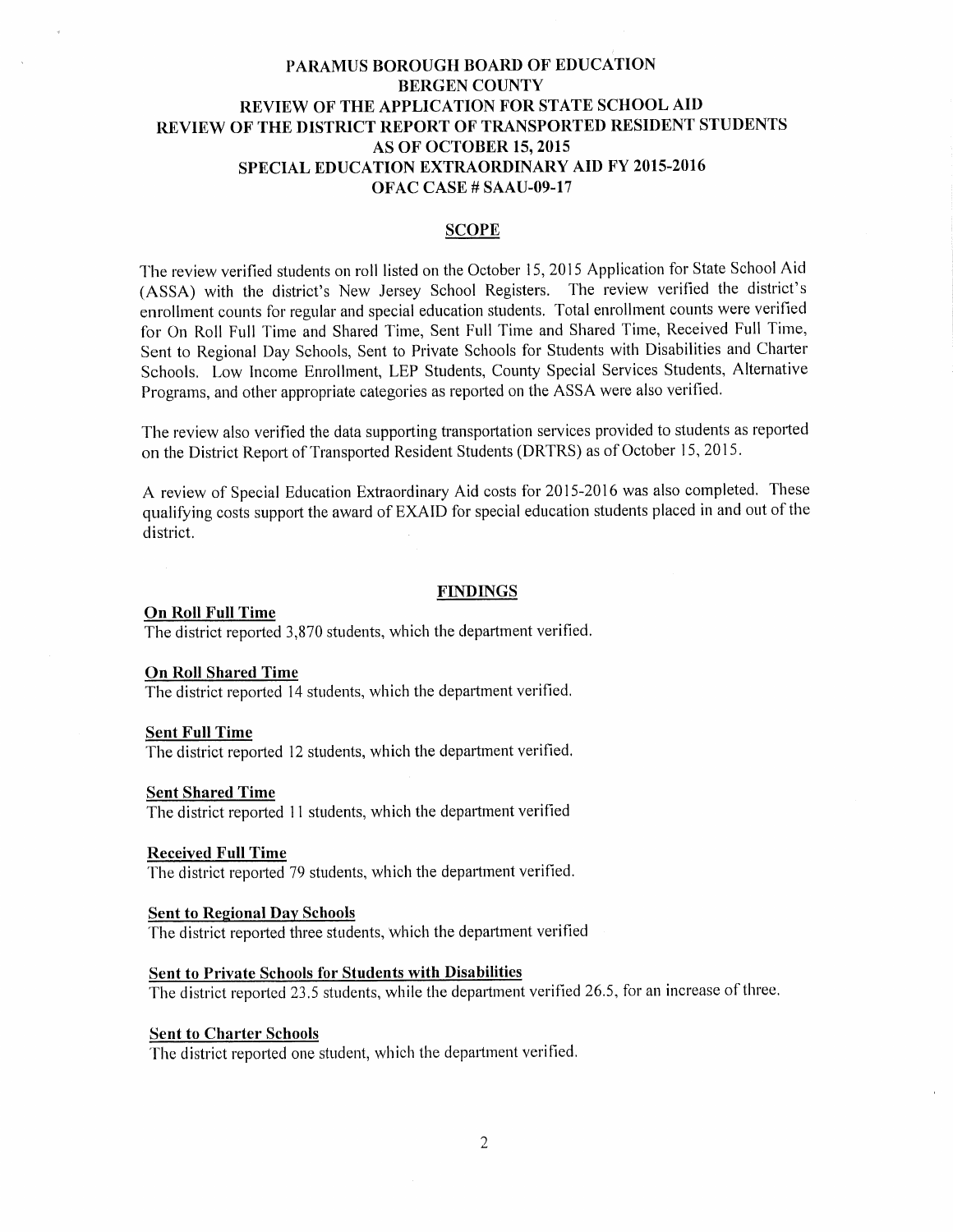### **Resident Student Enrollment**

As a result of the above, the OFAC determined that the district reported a total of 3,842 Resident Students, while the OFAC verified 3,845, for an increase of three Resident Students.

### **Resident Low Income Enrollment**

The district reported 262.5 students, while the department verified 264, for an increase of 1.5 students. The OFAC verified count is based upon the Master Eligibility List prepared by the district using meal applications on file as the source documents.

### **Resident LEP Students**

The district reported 108 LEP students on roll: 11 Low Income LEP students, and 97 Not Low Income LEP, while the department verified 117, for a decrease of one student who exited the program in June of 2015.

**Transported Students-Regular** The district reported 1,165 students, while the department verified 1,145, for a decrease of 20 students transported as of October 15, 2015. The details which totaled to a net decrease of 20 students were as follows:

- A decrease of 125 students was the result of nine reported students on the DRTRS who were not identified in a New Jersey School Register as of October 15, 2015 and 116 students reclassified from Regular Transportation to Regular Special Education Transportation.
- A decrease of 13 students was the result of reported students in nonpublic schools who  $\bullet$ were not on certified nonpublic school attendance records (DOE Form B8T).
- A decrease of 54 students was the result of reported students generating Aid-in-Lieu of  $\bullet$ Transportation payments who were not identified on Form B8T, or were without proof of Aide In Lieu payments.
- An increase of 149 students was the result of 125 reported students reclassified from  $\bullet$ Regular Transportation to Regular Special Education Transportation based on review of Individual Education Plans (IEPs) and 24 students reclassified from Special Needs Transportation (section B) to Regular Special Education Transportation (section A) based on IEP reviews.
- A total of 23 Pre-K students were reclassified from Special Needs Transportation (section  $\bullet$ B) to Regular Special Education Transportation (section A) based on IEP reviews.

### See Exhibit B.

### **Transported Students-Special Needs**

The district reported 116 students, while the department verified 34, for a net decrease of 82 special education students reported with special transportation needs. The adjustments to the Special Needs special education count was caused by students reported with special transportation needs that were not required by the IEPs.

See Exhibit B.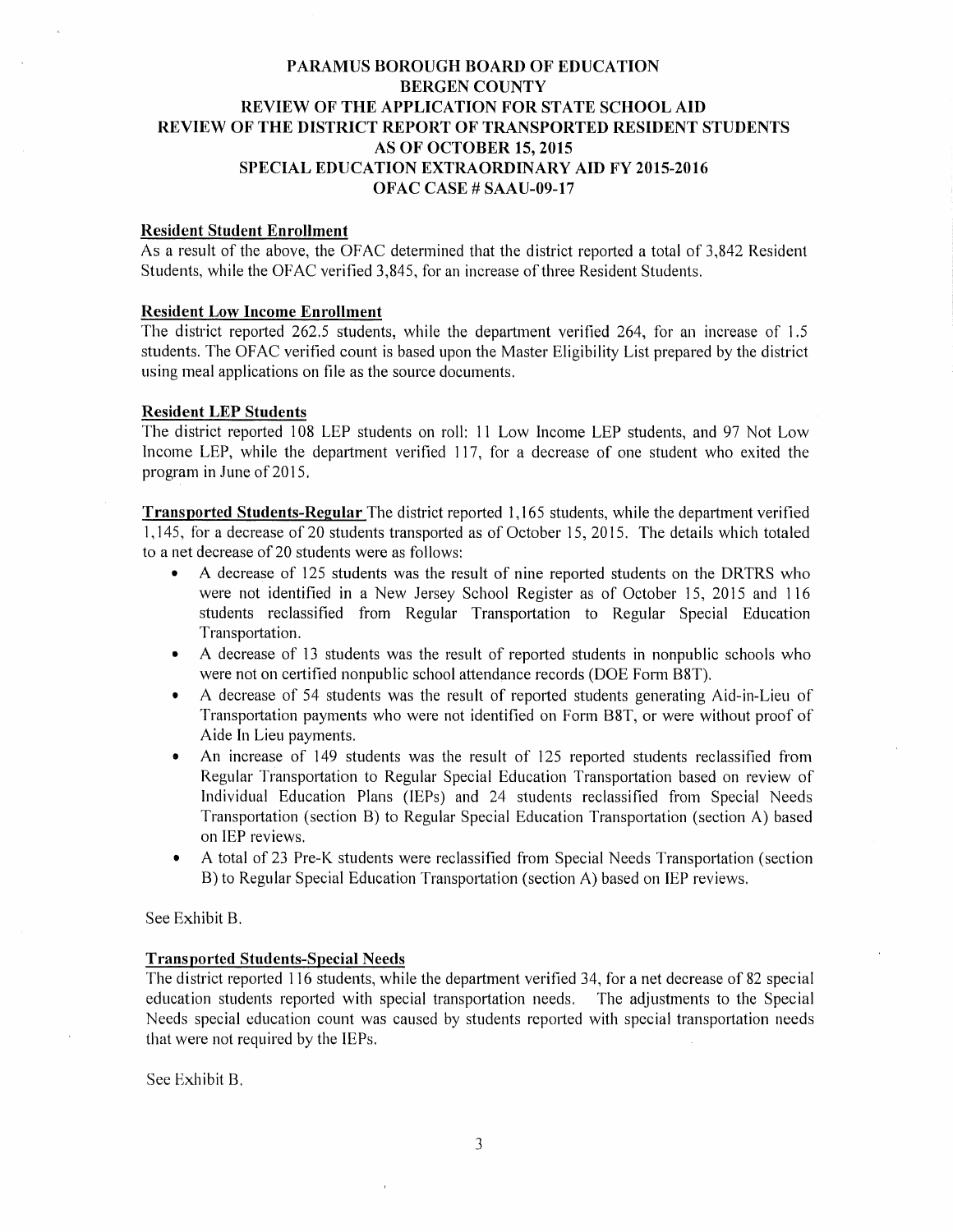#### **CONCLUSION**

The differences in Resident enrollment, Low Income Resident enrollment and LEP Not Low Income did not impact on state aid formulas calculations as the district was not eligible for Equalization Aid. Transported Student differences had an impact on formula calculations in the amount of \$265,415.

The total state aid formula adjustment as applied to the SFRA formula was determined to be \$265,415. However, the district was subject to a Stabilized Reduction in the SFRA formula. Therefore, the Stabilized Reduction would have been adjusted accordingly, and the net state aid impact would be zero. Note: SFRA formula adjustments are for informational and future corrective action purposes only. The district did receive Additional Formula Aid in the amount of \$9,675, which was reduced by \$9,288 as a result of the Transportation Aid differences. However, EXAID was understated by an amount which negates the Additional Formula Aid adjustment.

### **EXTRAORDINARY AID (EXAID) APPLICATION FY 2015-2016**

The district filed the FY 2015-2016 Application for Special Education EXAID based upon submitted costs in the amount of \$2,608,616 for 33 students. The total itemized student costs exceeding \$40,000 for all public student placements and \$55,000 for all private schools for students with disabilities placements was reported as \$1,108,616, which was the basis for EXAID totaling \$486,210.

OFAC examined supporting cost documentation for all submitted students. It was determined that total verified costs were sufficient to support the DOE payment EXAID totaling \$486,210, for 33 students. There were 19 students reported with costs that did not change. Seven students had increased total costs. Five students had costs which decreased. Two students were identified as not eligible due to a lack of intensive services. These students were offset by two other students with total eligible costs who were not reported on the EXAID application.

Had the district included all eligible costs on the EXAID application, state aid may have increased as much as \$52,295. This amount is not available as an increase to state aid payments, but will be used as an offsetting adjustment to the Additional Formula Aid adjustment of \$9,288. Therefore, there is no state aid recovery due as a result of this audit.

#### **RECOMMENDATIONS**

The Office of Fiscal Accountability and Compliance recommends that:

- 1. the master listing of all Sent students be reviewed to confirm eligibility and ensure proper classification:
- 2. the district reports Transported Students based on actual special needs identified in each student IEP; and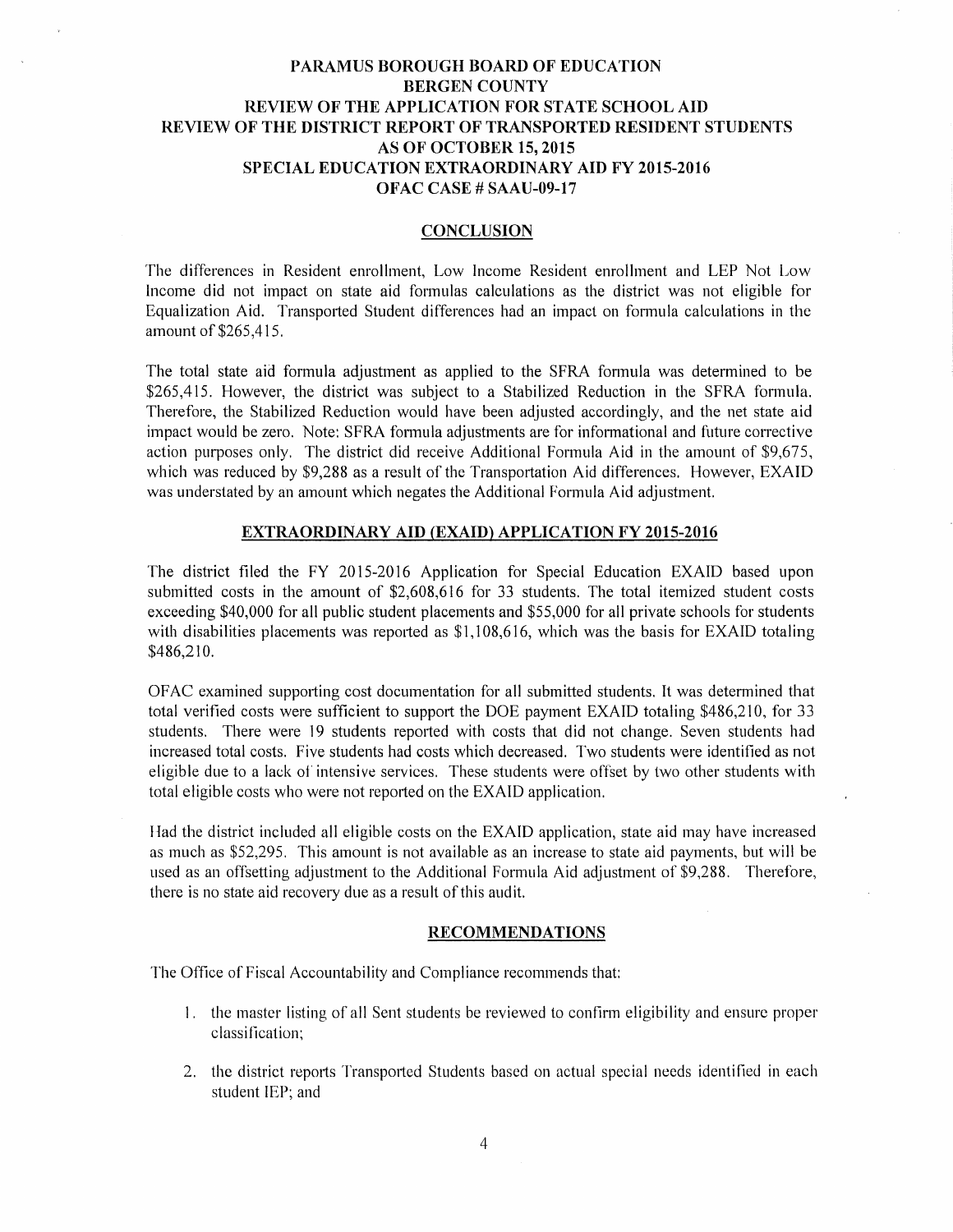3. the on-roll status of transported students be reviewed as of October 15 each year, with special emphasis on Non-Public enrollments.

Submitted by: イクナ

Robert W. Ortley Manag€ State Aid Audit Unit

Approved by:

Robert J. Cicchino, Director Office of Fiscal Accountability and Compliance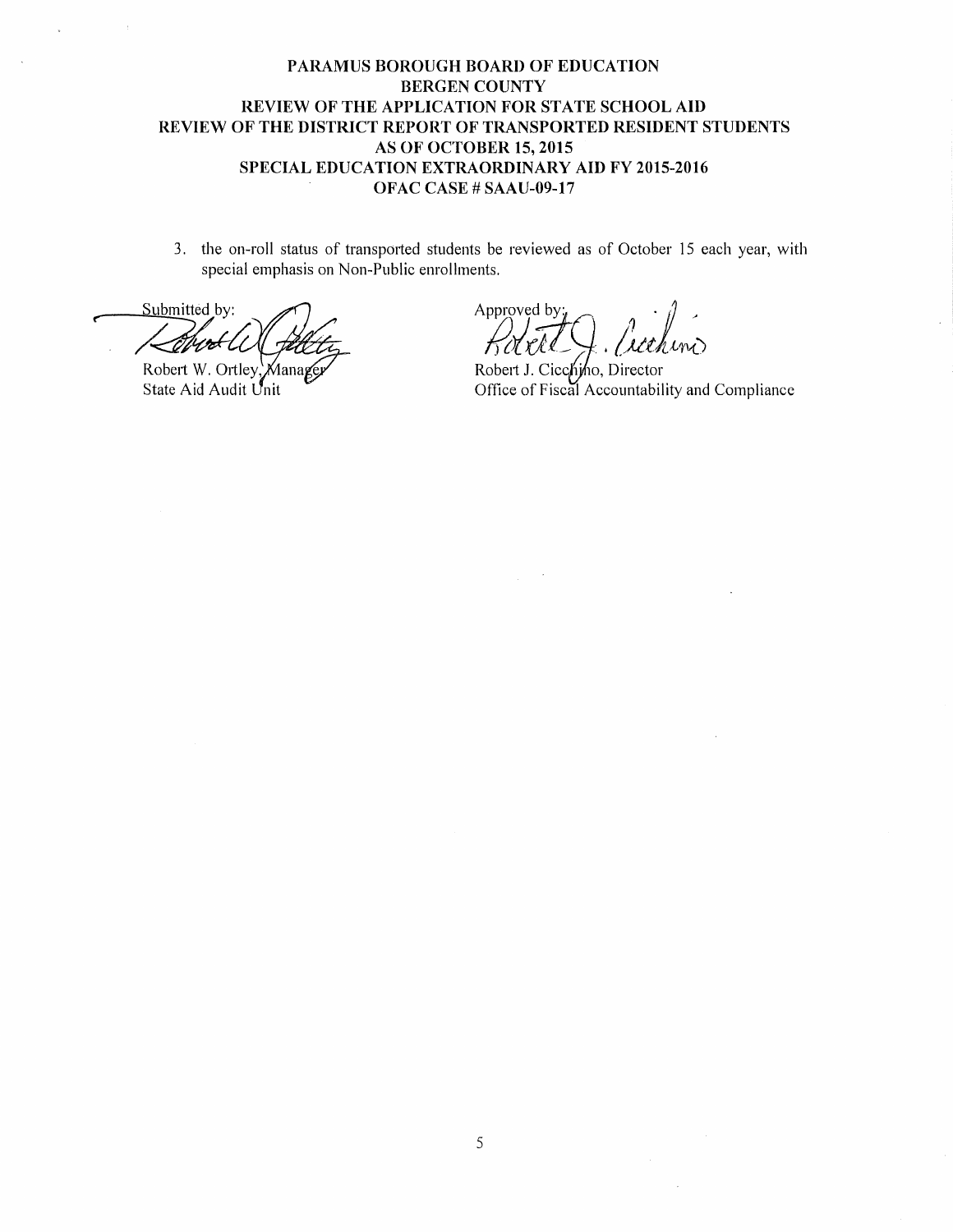Twelve

Subtotal

Subtotal

Totals

Adult High School

Spec Educ Middle

Spec Educ High

**Spec Educ Elementary** 

| Grades                 | Reported | Verified | Difference               | Reported | Verified | <b>Difference</b> |
|------------------------|----------|----------|--------------------------|----------|----------|-------------------|
|                        |          |          |                          |          |          |                   |
| Half Day Preschool 3yr | 22.0     | 22.0     |                          |          |          |                   |
| Half Day Preschool 4yr | 24.0     | 24.0     |                          |          |          |                   |
| Full Day Preschool 4yr | 22.0     | 22.0     |                          |          |          |                   |
| Full Day Kindergarten  | 231.0    | 231.0    |                          |          |          |                   |
| One                    | 210.0    | 210.0    |                          |          |          |                   |
| Two                    | 242.0    | 242.0    |                          |          |          |                   |
| Three                  | 222.0    | 222.0    |                          |          |          |                   |
| Four                   | 213.0    | 213.0    | $\overline{\phantom{a}}$ |          |          |                   |
| Five                   | 226.0    | 226.0    |                          |          |          |                   |
| Six                    | 276.0    | 276.0    |                          |          |          |                   |
| Seven                  | 245.0    | 245.0    | -                        |          |          |                   |
| Eight                  | 264.0    | 264.0    |                          |          |          |                   |
| Nine                   | 257.0    | 257.0    | $\overline{\phantom{m}}$ |          |          |                   |
| Ten                    | 235.0    | 235.0    |                          | 1,0      | 1.0      |                   |
| Eleven                 | 249.0    | 249.0    |                          | 3.0      | 3.0      |                   |

 $\ddot{\phantom{0}}$ 

 $\overline{a}$ 

 $\mathbb{Z}^d$ 

 $\overline{a}$ 

 $\overline{a}$ 

 $\overline{a}$ 

 $\frac{1}{2}$ 

 $\frac{1}{2}$ 

272.0

 $3,210.0$ 

 $271.0$ 

164.0

225.0

660.0

 $3,870.0$ 

On Roll Full Time

272.0

 $\overline{\phantom{a}}$ 

 $271.0$ 

164.0

225.0

660.0

3,870.0

 $3,210.0$ 

## **EXHIBIT A** Pg. 1 of 7

 $\overline{a}$ 

 $\overline{a}$ 

 $\mathbb{L}^{\mathbb{Z}}$ 

 $\overline{a}$ 

 $\overline{a}$ 

 $\frac{1}{2}$ 

 $\Box$ 

 $\overline{\phantom{a}}$ 

**On Roll Shared Time** 

 $3.0$ 

 $7.0$ 

 $7.0$ 

 $7.0$ 

 $14.0$ 

 $\overline{\phantom{a}}$ 

 $3.0$ 

 $7.0$ 

 $7.0\,$ 

 $7.0$ 

 $14.0$ 

 $\ddot{\phantom{0}}$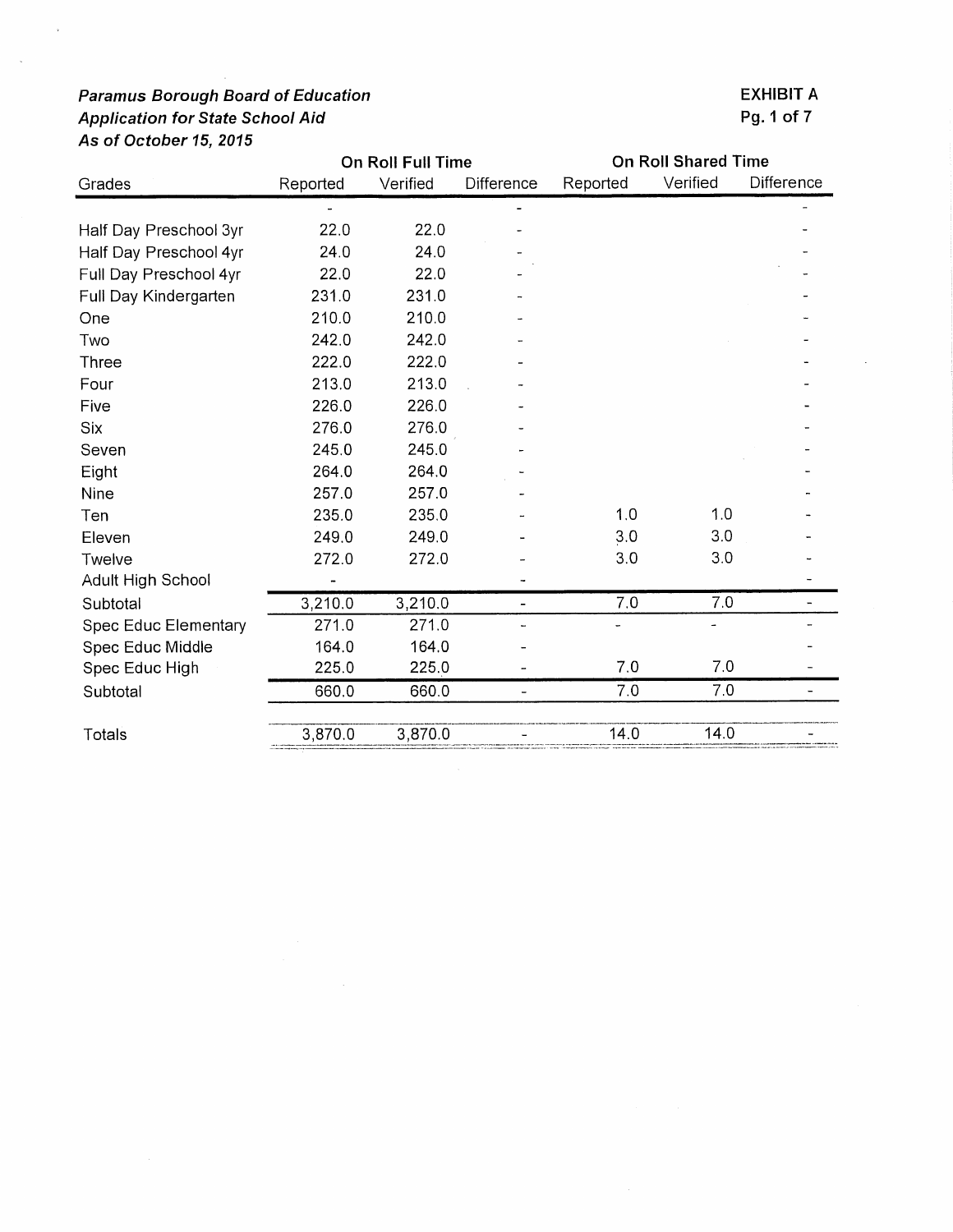|                        |               | <b>Sent Full Time</b> |            | <b>Sent Shared Time</b> |          |                          |
|------------------------|---------------|-----------------------|------------|-------------------------|----------|--------------------------|
| Grades                 | Reported      | Verified              | Difference | Reported                | Verified | Difference               |
| Half Day Preschool 3yr |               |                       |            |                         |          |                          |
| Half Day Preschool 4yr |               |                       |            |                         |          |                          |
| Full Day Preschool 4yr |               |                       |            |                         |          |                          |
| Full Day Kindergarten  |               |                       |            |                         |          |                          |
| One                    |               |                       |            |                         |          |                          |
| Two                    |               |                       |            |                         |          |                          |
| Three                  |               |                       |            |                         |          |                          |
| Four                   |               |                       |            |                         |          |                          |
| Five                   |               |                       |            |                         |          |                          |
| Six                    |               |                       |            |                         |          |                          |
| Seven                  |               |                       |            |                         |          |                          |
| Eight                  |               |                       |            |                         |          |                          |
| Nine                   |               |                       |            |                         |          |                          |
| Ten                    |               |                       |            |                         |          |                          |
| Eleven                 |               |                       |            | 3.0                     | 3.0      |                          |
| Twelve                 |               |                       |            | 3.0                     | 3.0      |                          |
| Subtotal               | $\frac{1}{2}$ | $\ddot{\phantom{0}}$  | -          | $6.0\,$                 | 6.0      | $\overline{\phantom{0}}$ |
| Spec Educ Elementary   | 2,0           | 2.0                   |            |                         |          |                          |
| Spec Educ Middle       |               |                       |            |                         |          |                          |
| Spec Educ High         | 10.0          | 10.0                  |            | 5.0                     | 5.0      |                          |
| Subtotal               | 12.0          | 12.0                  | Ξ.         | $5.0$                   | $5.0\,$  |                          |
| Co Voc                 |               |                       |            |                         |          |                          |
| Totals                 | 12.0          | 12.0                  | -          | 11.0                    | 11.0     |                          |

**EXHIBIT A** Pg. 2 of 7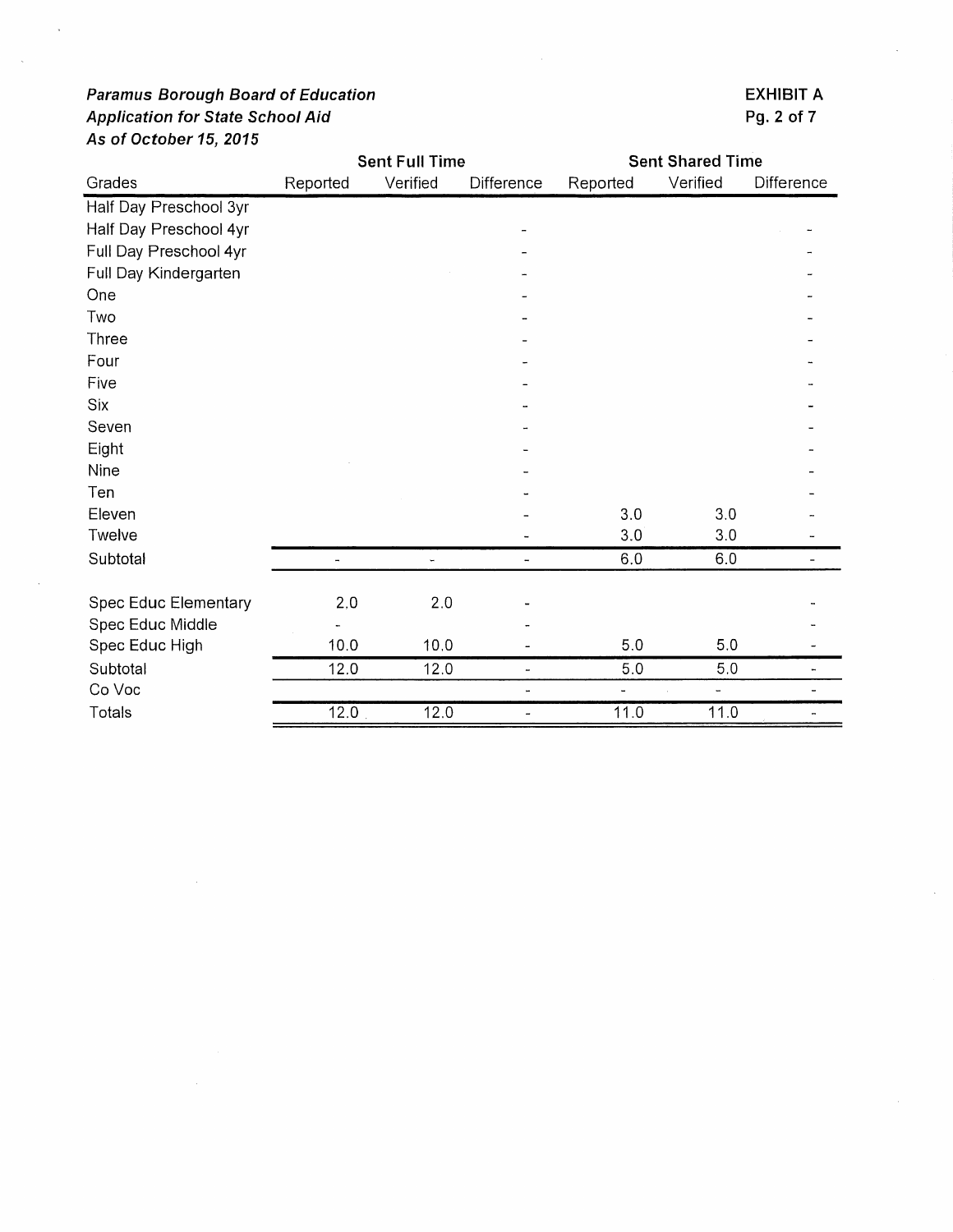|                        | <b>Received Full Time</b> |                          | <b>Received Shared Time</b> |                          |                |            |
|------------------------|---------------------------|--------------------------|-----------------------------|--------------------------|----------------|------------|
| Grades                 | Reported                  | Verified                 | Difference                  | Reported                 | Verified       | Difference |
| Half Day Preschool 3yr | 22.0                      | 22.0                     | ÷.                          |                          |                |            |
| Half Day Preschool 4yr | 24.0                      | 24.0                     |                             |                          |                |            |
| Full Day Preschool 4yr | 21.0                      | 21.0                     |                             |                          |                |            |
| Full Day Kindergarten  |                           |                          |                             |                          |                |            |
| One                    |                           |                          |                             |                          |                |            |
| Two                    |                           |                          |                             |                          |                |            |
| Three                  |                           |                          |                             |                          |                |            |
| Four                   |                           |                          |                             |                          |                |            |
| Five                   |                           |                          |                             |                          |                |            |
| Six                    |                           |                          |                             |                          |                |            |
| Seven                  |                           |                          |                             |                          |                |            |
| Eight                  |                           |                          |                             |                          |                |            |
| Nine                   |                           |                          |                             |                          |                |            |
| Ten                    | 1.0                       | 1.0                      |                             |                          |                |            |
| Eleven                 |                           |                          |                             |                          |                |            |
| Twelve                 |                           |                          |                             |                          |                |            |
| Subtotal               | 68.0                      | 68.0                     | $\sim$                      |                          |                |            |
|                        |                           |                          |                             |                          |                |            |
| Spec Educ Elementary   | 3.0                       | 3.0                      |                             |                          |                |            |
| Spec Educ Middle       | 6.0                       | 6.0                      |                             |                          |                |            |
| Spec Educ High         | 2.0                       | 2.0                      |                             |                          |                |            |
| Subtotal               | 11.0                      | 11.0                     | Ξ.                          | $\overline{\phantom{a}}$ | $\blacksquare$ |            |
|                        | ÷.                        | $\overline{\phantom{0}}$ |                             |                          | -              |            |
| Totals                 | 79.0                      | 79.0                     |                             | $\overline{a}$           | ÷              |            |

**EXHIBIT A** Pg. 3 of 7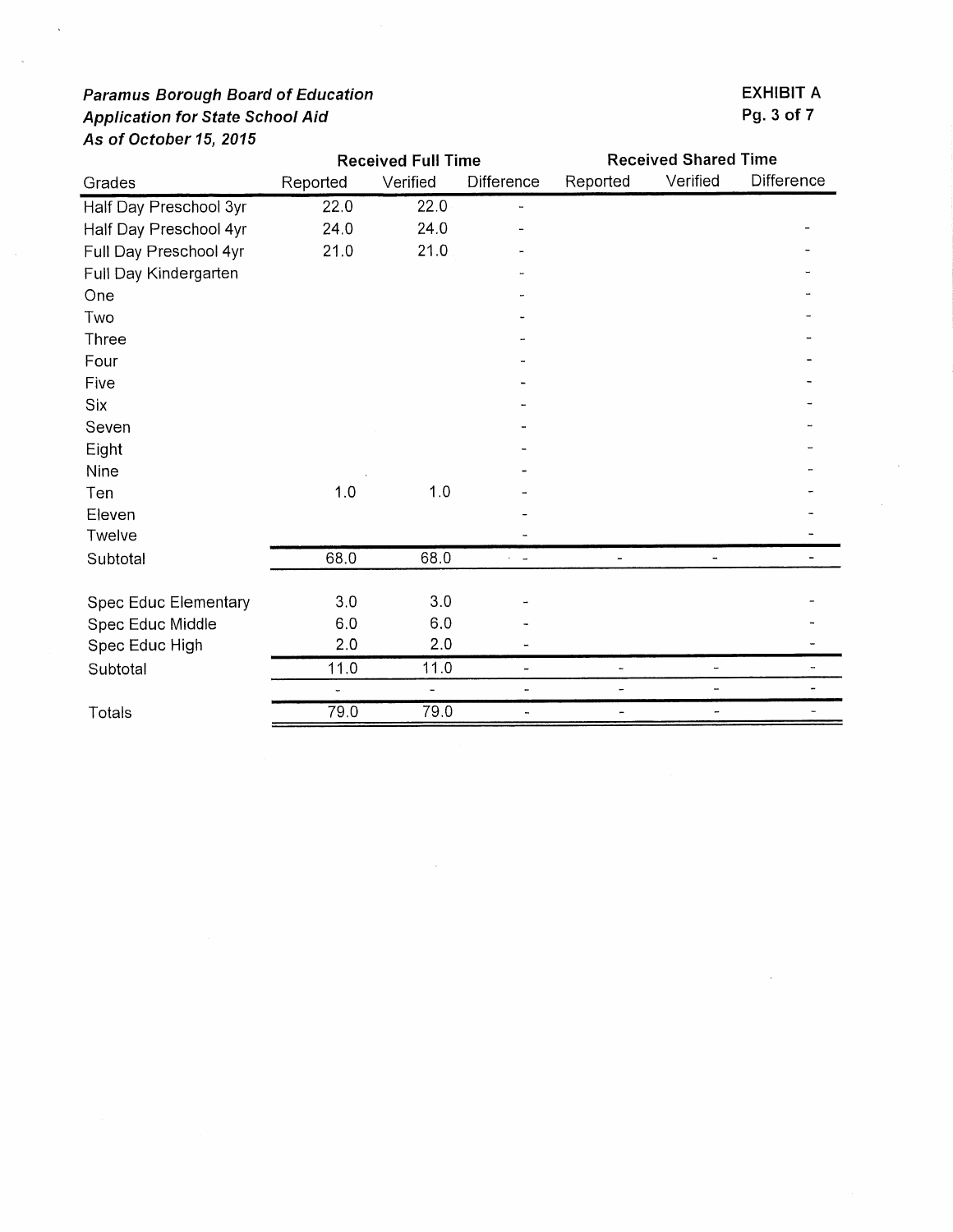|                             |                          | <b>Sent to Regional Day Schools</b> |                              | <b>Private Schools for Disabled</b> |          |                          |
|-----------------------------|--------------------------|-------------------------------------|------------------------------|-------------------------------------|----------|--------------------------|
| Grades                      | Reported                 | Verified                            | Difference                   | Reported                            | Verified | Difference               |
|                             |                          |                                     |                              |                                     |          |                          |
| Half Day Preschool 3yr      |                          |                                     |                              |                                     |          |                          |
| Half Day Preschool 4yr      |                          |                                     |                              |                                     |          |                          |
| Full Day Preschool 4yr      |                          |                                     |                              |                                     |          |                          |
| Full Day Kindergarten       |                          |                                     |                              |                                     |          |                          |
| One                         |                          |                                     |                              |                                     |          |                          |
| Two                         |                          |                                     |                              |                                     |          |                          |
| Three                       |                          |                                     |                              |                                     |          |                          |
| Four                        |                          |                                     |                              |                                     |          |                          |
| Five                        |                          |                                     |                              |                                     |          |                          |
| <b>Six</b>                  |                          |                                     |                              |                                     |          |                          |
| Seven                       |                          |                                     |                              |                                     |          |                          |
| Eight                       |                          |                                     |                              |                                     |          |                          |
| <b>Nine</b>                 |                          |                                     |                              |                                     |          |                          |
| Ten                         |                          |                                     |                              |                                     |          |                          |
| Eleven                      |                          |                                     |                              |                                     |          |                          |
| Twelve                      |                          |                                     |                              |                                     |          |                          |
| Subtotal                    | $\overline{\phantom{a}}$ | $\overline{\phantom{a}}$            | $\overline{\phantom{0}}$     | $\overline{\phantom{a}}$            | ÷        | $\overline{\phantom{0}}$ |
| <b>Spec Educ Elementary</b> | 1.0                      | 1.0                                 |                              | 4.0                                 | 6.0      | 2.0                      |
| Spec Educ Middle            |                          |                                     |                              | 4.0                                 | 5.0      | 1.0                      |
| Spec Educ High              | 2.0                      | 2.0                                 |                              | 15.5                                | 15.5     |                          |
| Subtotal                    | 3.0                      | 3.0                                 | $\overline{\phantom{a}}$     | 23.5                                | 26.5     | 3.0                      |
| Totals                      | $\overline{3.0}$         | $\overline{3.0}$                    | $\qquad \qquad \blacksquare$ | 23.5                                | 26.5     | $\overline{3.0}$         |

**EXHIBIT A** Pg. 4 of 7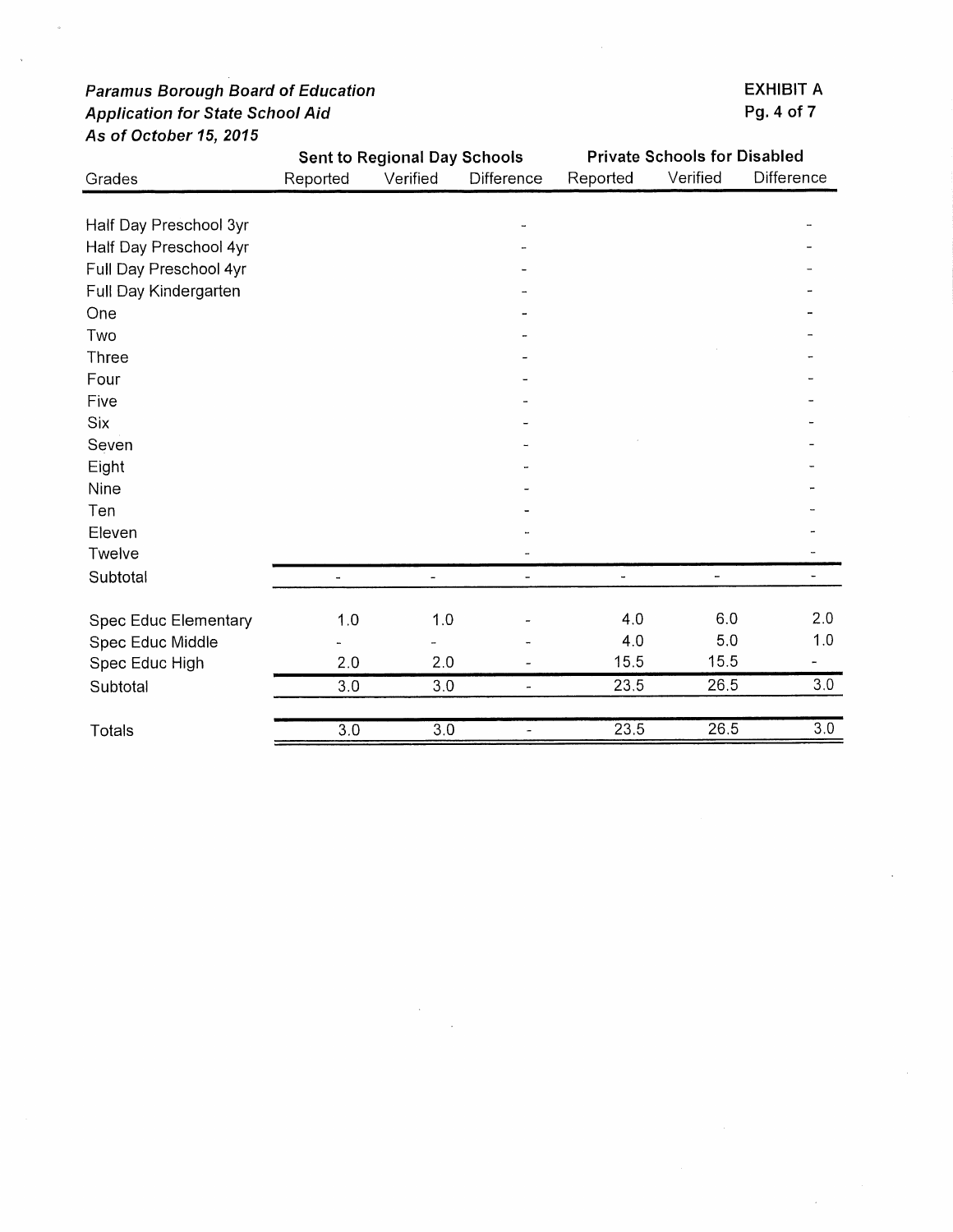|                             | <b>Charter Students</b> |          | <b>Resident Students</b> |          |          |              |
|-----------------------------|-------------------------|----------|--------------------------|----------|----------|--------------|
| Grades                      | Reported                | Verified | <b>Difference</b>        | Reported | Verified | Difference   |
| Full Day Kindergarten       |                         |          |                          | 231.0    | 231.0    |              |
| One                         |                         |          |                          | 210.0    | 210.0    |              |
| Two                         |                         |          |                          | 242.0    | 242.0    |              |
| Three                       |                         |          |                          | 222.0    | 222.0    |              |
| Four                        |                         |          |                          | 213.0    | 213.0    |              |
| Five                        |                         |          |                          | 226.0    | 226.0    |              |
| Six                         |                         |          |                          | 276.0    | 276.0    |              |
| Seven                       | 1.0                     | 1.0      |                          | 246.0    | 246.0    |              |
| Eight                       |                         |          |                          | 264.0    | 264.0    |              |
| Nine                        |                         |          |                          | 257.0    | 257.0    |              |
| Ten                         |                         |          |                          | 234.5    | 234.5    |              |
| Eleven                      |                         |          |                          | 252.0    | 252.0    |              |
| Twelve                      |                         |          |                          | 275.0    | 275.0    |              |
| Subtotal                    | 1.0                     | 1.0      |                          | 3,148.5  | 3,148.5  |              |
|                             |                         |          |                          |          |          |              |
| <b>Spec Educ Elementary</b> |                         |          |                          | 275.0    | 277.0    | 2.0          |
| Spec Educ Middle            |                         |          |                          | 162.0    | 163.0    | 1.0          |
| Spec Educ High              |                         |          |                          | 256.5    | 256.5    | $\leftarrow$ |
| Subtotal                    |                         |          |                          | 693.5    | 696.5    | 3.0          |

 $\overline{a}$ 

 $1.0$ 

Ξ

 $3,842.0$ 

 $\ddot{\phantom{0}}$ 

 $3,845.0$ 

 $\omega_{\rm c}$ 

 $1.0$ 

Totals

 $\bar{\lambda}$ 

Pg. 5 of 7

**EXHIBIT A** 

 $\overline{3.0}$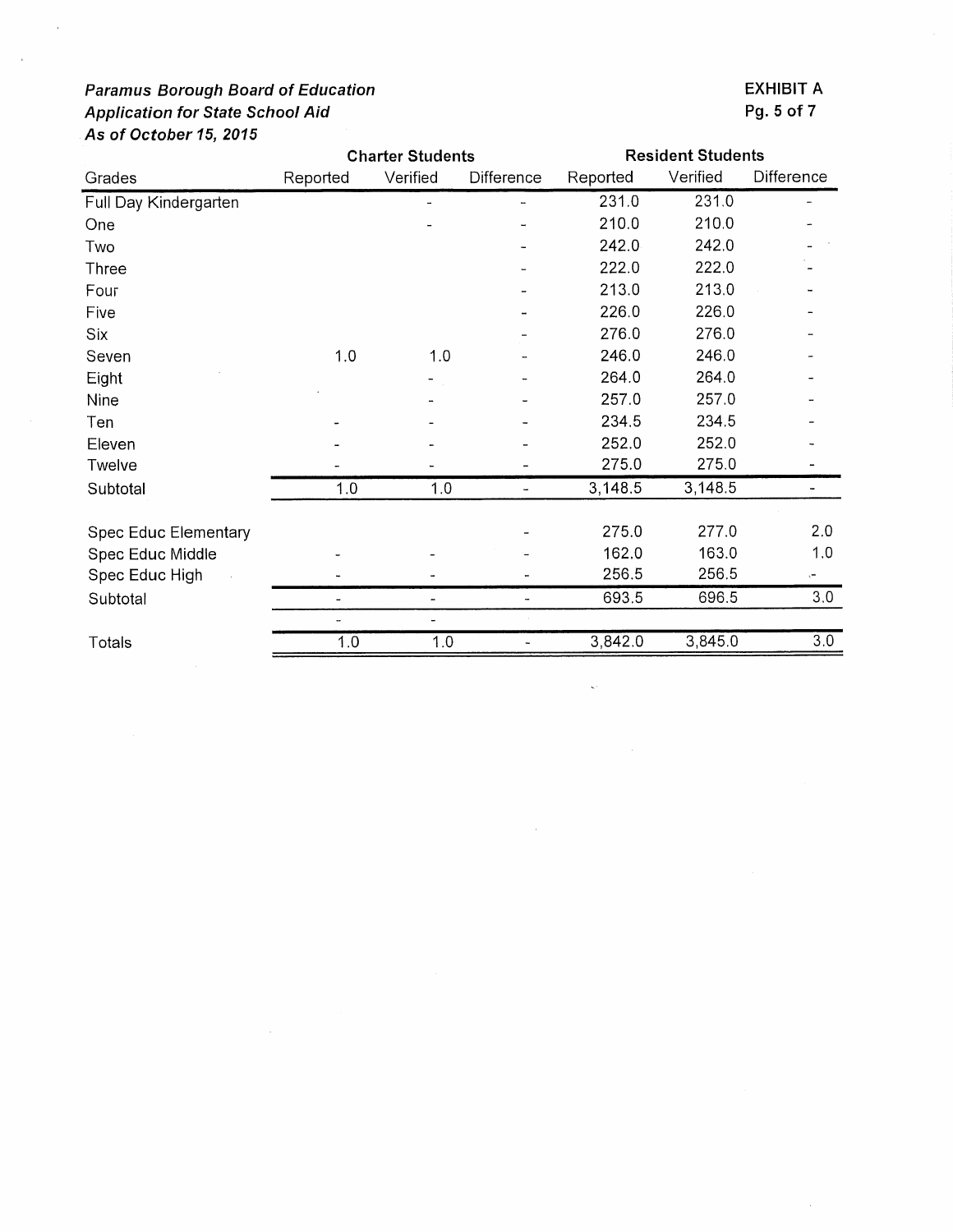$\langle \cdot, \cdot \rangle$ 

## **EXHIBIT A** Pg. 6 of 7

 $\hat{r}$ 

|                             | <b>Resident Low Income</b> |          |                          |  |
|-----------------------------|----------------------------|----------|--------------------------|--|
| Grades                      | Reported                   | Verified | Difference               |  |
| Full Day Kindergarten       | 15.0                       | 15.0     |                          |  |
| One                         | 14.0                       | 14.0     |                          |  |
| Two                         | 15.0                       | 15.0     |                          |  |
| Three                       | 13.0                       | 13.0     |                          |  |
| Four                        | 10.0                       | 10.0     |                          |  |
| Five                        | 14.0                       | 14.0     |                          |  |
| Six                         | $-16.0$                    | 16.0     |                          |  |
| Seven                       | 12.0                       | 12.0     |                          |  |
| Eight                       | 15.0                       | 15.0     |                          |  |
| Nine                        | 17.0                       | 17.0     |                          |  |
| Ten                         | 22.0                       | 23.0     | 1.0                      |  |
| Eleven                      | 10.0                       | 10.0     |                          |  |
| Twelve                      | 21.0                       | 21.0     |                          |  |
| Subtotal                    | 194.0                      | 195.0    | 1.0                      |  |
| <b>Spec Educ Elementary</b> | 27.0                       | 28.0     | 1.0                      |  |
| Spec Educ Middle            | 15.0                       | 15.0     |                          |  |
| Spec Educ High              | 26.5                       | 26.0     | (0.5)                    |  |
| Subtotal                    | 68.5                       | 69.0     | 0.5                      |  |
| Mental Health               |                            |          | $\overline{\phantom{0}}$ |  |
|                             |                            |          |                          |  |
| Totals                      | 262.5                      | 264.0    | 1.5                      |  |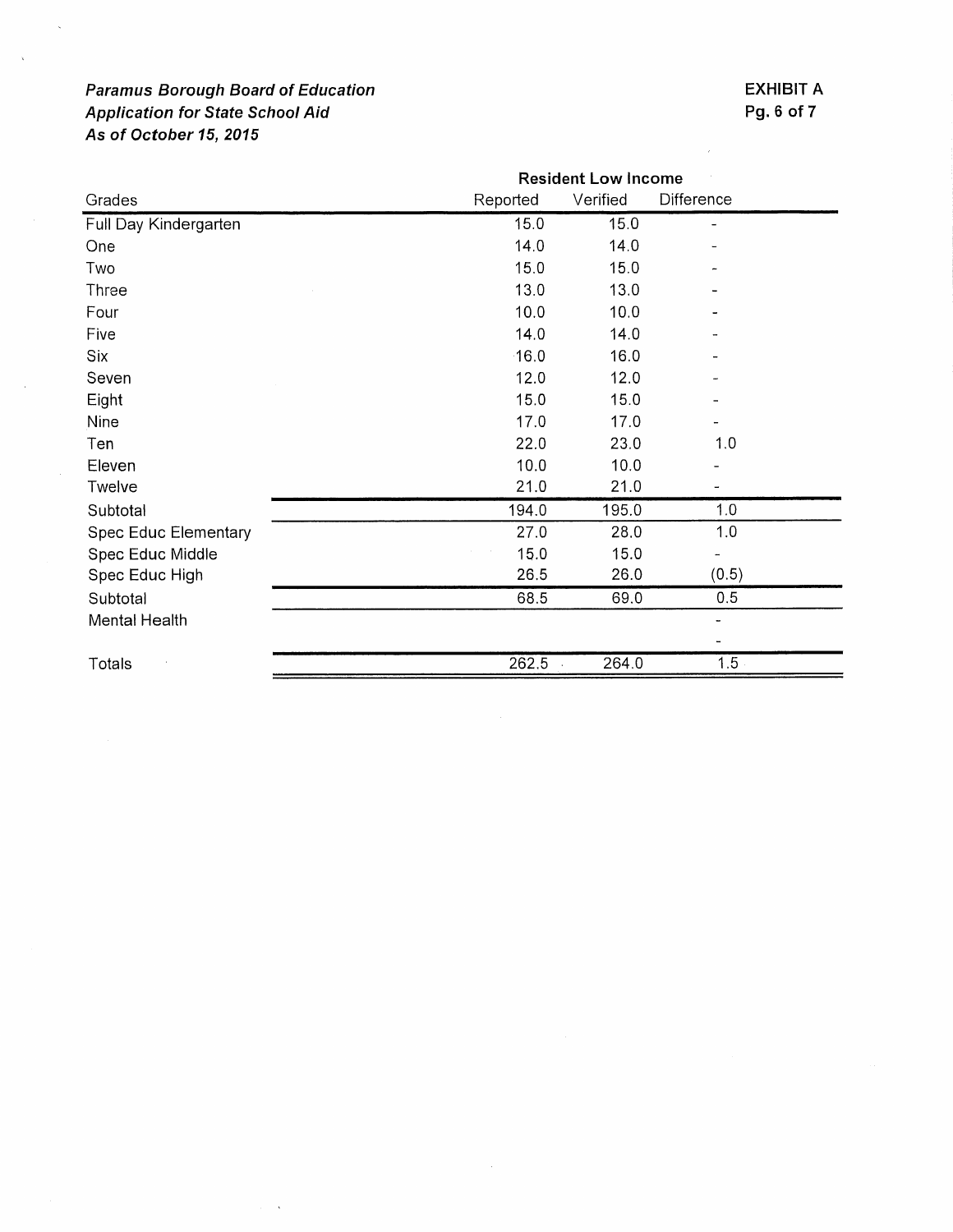$\hat{\mathcal{L}}$ 

 $\bar{z}$ 

|                       | <b>Resident LEP Low Income</b> |          | <b>Resident LEP Not Low Income</b> |          |          |            |
|-----------------------|--------------------------------|----------|------------------------------------|----------|----------|------------|
| Grades                | Reported                       | Verified | Difference                         | Reported | Verified | Difference |
| Full Day Kindergarten | 1.0                            | 1.0      | $\overline{\phantom{a}}$           | 22.0     | 22.0     | Ξ.         |
| One                   | 3.0                            | 3.0      |                                    | 10.0     | 10.0     |            |
| Two                   | 1.0                            | 1.0      |                                    | 13.0     | 13.0     |            |
| Three                 | 1.0                            | 1.0      |                                    | 12.0     | 12.0     |            |
| Four                  | 1.0                            | 1.0      |                                    | 3.0      | 3.0      |            |
| Five                  |                                |          |                                    | 6.0      | 5.0      | (1.0)      |
| Six                   | 1.0                            | 1.0      |                                    | 7.0      | 7.0      |            |
| Seven                 | 1.0                            | 1.0      |                                    | 5.0      | 5.0      |            |
| Eight                 |                                |          |                                    | 5.0      | 5.0      |            |
| Nine                  |                                |          |                                    | 2.0      | 2.0      |            |
| Ten                   |                                |          |                                    | 2.0      | 2.0      |            |
| Eleven                | 1.0                            | 1.0      |                                    | 4.0      | 4.0      |            |
| Twelve                |                                |          |                                    | 1.0      | 1.0      |            |
| Subtotal              | 10.0                           | 10.0     | -                                  | 92.0     | 91.0     | (1.0)      |
| Spec Educ Elementary  |                                |          |                                    | 3.0      | 3.0      |            |
| Spec Educ Middle      |                                |          |                                    | 1.0      | 1.0      |            |
| Spec Educ High        | 1.0                            | 1.0      |                                    | 1.0      | 1.0      |            |
| Subtotal              | 1.0                            | 1.0      |                                    | 5.0      | 5.0      |            |
|                       |                                |          |                                    |          |          |            |
| Totals                | 11.0                           | 11.0     | Ξ.                                 | 97.0     | 96.0     | (1.0)      |

 $\bar{z}$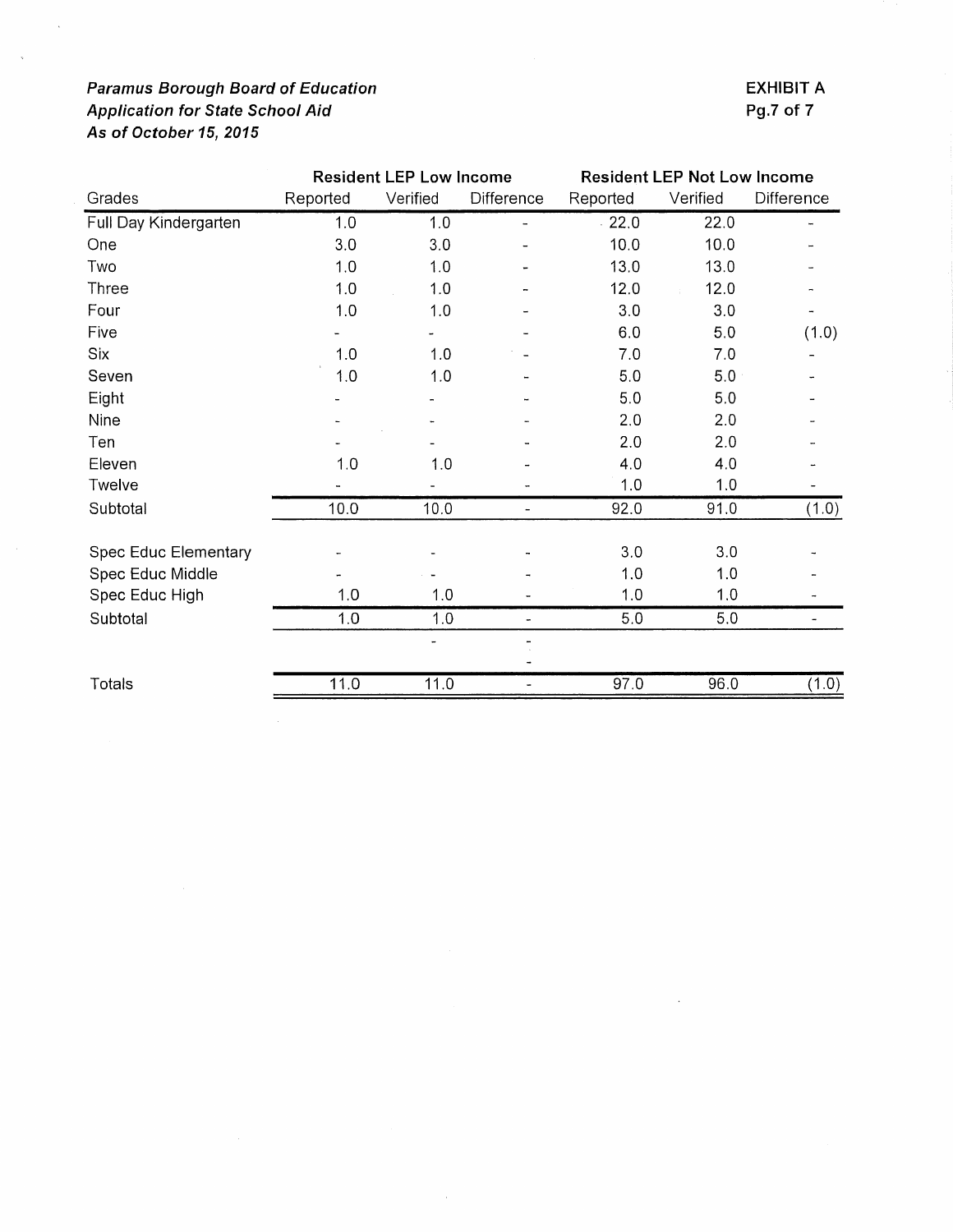| <b>Paramus Borough Board of Education</b>               |          |          | <b>EXHIBIT B</b> |
|---------------------------------------------------------|----------|----------|------------------|
| <b>District Report of Transported Resident Students</b> |          |          | Pg. 1 of 1       |
| As of October 15, 2015                                  |          |          |                  |
| <b>TRANSPORTED REGULAR STUDENTS</b>                     | Reported | Verified | Difference       |
| Students - Grade PK                                     | 0.0      | 23.0     | 23.0             |
| Regular Public                                          | 846.0    | 721.0    | (125.0)          |
| <b>Vocational School Students</b>                       | 54.0     | 54.0     |                  |
| <b>Transported Charter</b>                              | 0.0      | 0,0      |                  |
| AIL Charter                                             | 0,0      | 0.0      |                  |
| <b>Transported Non-Public</b>                           | 72.0     | 59.0     | (13.0)           |
| Aid in Lieu of Transportation                           | 193.0    | 139.0    | (54.0)           |
| <b>Regular Special Education</b>                        | 0.0      | 149.0    | 149.0            |
| <b>Charter Special Education</b>                        | 0.0      | 0,0      |                  |
| Private School Disabled                                 | 0.0      | 0.0      |                  |
| <b>Total Students</b>                                   | 1,165.0  | 1,145.0  | (20.0)           |
| <b>Total Mileage</b>                                    | 4,456.5  | 4,292.8  | (163.7)          |
| Average Mileage                                         | 3.8      | 3.7      | (0.1)            |
| TRANSPORTED SPECIAL NEEDS STUDENTS                      | Reported | Verified | Difference       |
| Special Needs Public Schools                            | 41.0     | 17.0     | (24.0)           |
| Special Needs Charter Schools                           | 0.0      | 0.0      |                  |

**EXHIBIT B** 

| Special Needs Public Schools                   | 41.0  | 17.0  | (24.0)  |
|------------------------------------------------|-------|-------|---------|
| Special Needs Charter Schools                  | 0.0   | 0.0   |         |
| Special Needs Private Schools for the Disabled | 75.0  | 17.0  | (58.0)  |
| <b>Total Students Special Needs</b>            | 116.0 | 34.0  | (82.0)  |
| <b>Total Mileage</b>                           | 526.1 | 262.6 | (263.5) |
| Out of District No Sp. Needs                   | 0.0   | 0.0   |         |
| Out Of District Charter No Sp. Needs           | 0.0   | 0.0   |         |
| Out Of Dist. Private Schools No Sp. Needs      | 0.0   | 0.0   |         |
| Total Students No Sp. Needs                    | 0.0   | 0.0   |         |
| <b>Total Mileage</b>                           | 0.0   | 0.0   |         |
| <b>Total Special Education Students</b>        | 116.0 | 34.0  | (82.0)  |
| Total All Special Ed Mileage                   | 526.1 | 262.6 | (263.5) |
| Average Mileage                                | 45    | 7.7   | 3.2     |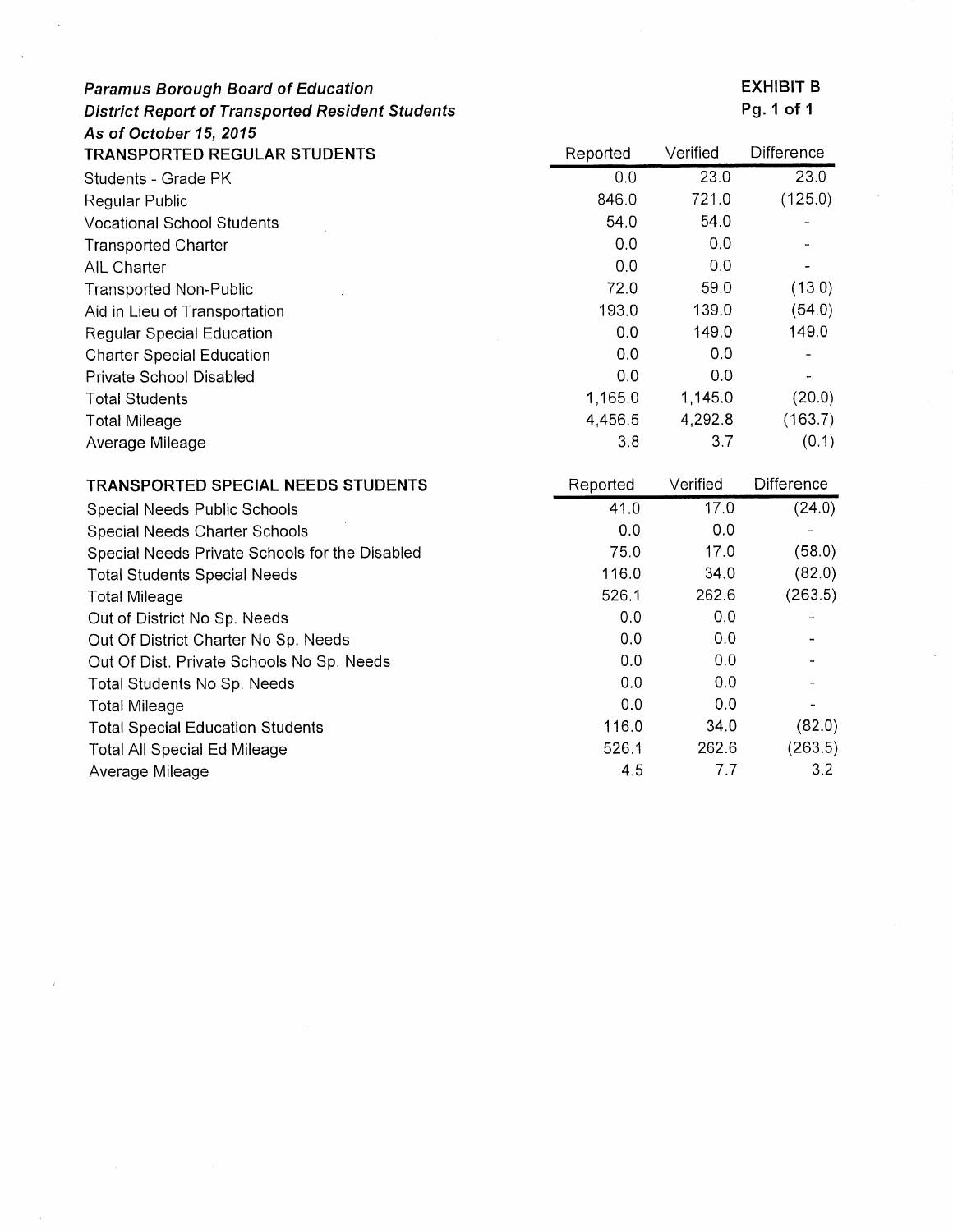## **State of New Jersey** Department of Education Office of Fiscal Accountability and Compliance

## PROCEDURES FOR LEA/AGENCY RESPONSE CORRECTIVE ACTION PLAN AND APPEAL PROCESS

### **Board of Education Response:**

Pursuant to N.J.A.C. 6A:23A-5.6, the following actions shall occur:

- (a) Any school district or county vocational school district that has been subject to an audit or investigation by the Department of Education, Office of Fiscal Accountability and Compliance (OFAC) shall discuss the findings of the audit or investigation at a public meeting of the district board of education no later than 30 days after receipt of the findings.
- (b) Within 30 days of the public meeting required in (a) above, the district board of education shall adopt a resolution certifying that the findings were discussed in a public board meeting and approving a corrective action plan to address the issues raised in the findings. The resolution shall be submitted to the OFAC within 10 days of adoption by the board of education.
- (c) The findings of the OFAC audit or investigation and the board of education's corrective action plan shall be posted on the district's web site, if one exists.

If the board of education disputes any of the findings of the audit or investigation, it may file a written appeal with the OFAC of any disputed finding(s) within 10 days of adoption of the resolution. Seeking an appeal of the findings does not preclude adherence to the provisions of  $(a)$ ,  $(b)$ , and  $(c)$  listed above.

### **Corrective Action Plan:**

The corrective action plan is to be used when the LEA/Agency is in agreement with any of the findings. To contest a finding, the appeal process must be used. After the appeal is settled, a corrective action plan must be filed for any finding upheld during the appeal process.

The corrective action plan must be prepared by completing the attached form. The LEA/Agency must submit the following information:

- Recommendation number
- Corrective action (approved by the board)
- Method of implementation
- Person responsible for implementation
- Completion date of implementation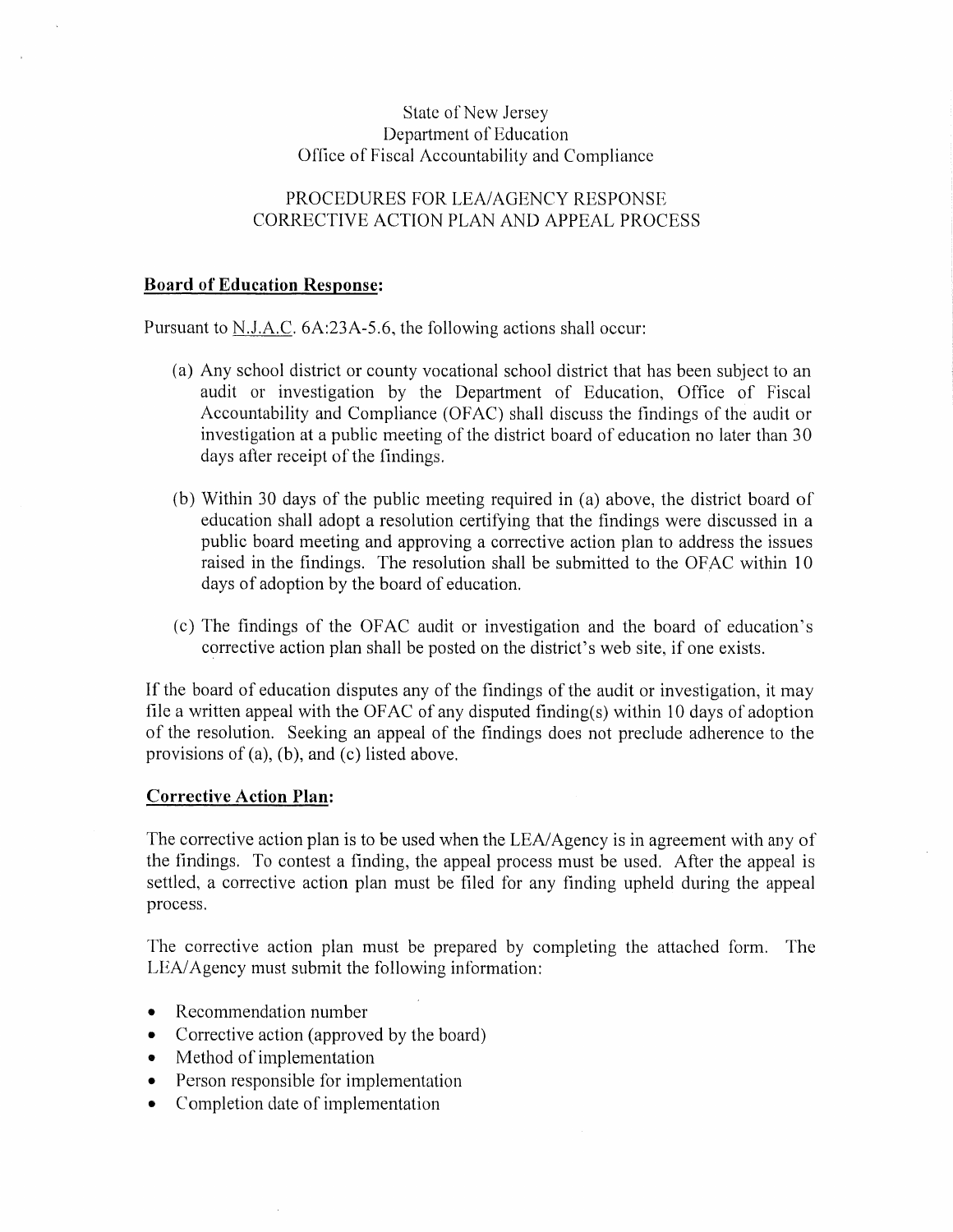If the corrective action plan is acceptable, a letter will be sent to the LEA/Agency indicating that it has been accepted.

If the corrective action plan is not acceptable, a letter will be sent to the LEA/Agency indicating whether further clarification is required or further action is necessary.

## **Appeal Process:**

The appeal process is used to contest disputed findings.

Within 10 days of the board's adoption of the resolution approving an appeal of the findings of the audit or investigation, a written request by the LEA/Agency to review the disputed finding(s), recommendation(s), or questioned costs must be submitted to the OFAC Director. The Request for Appeal must indicate the finding(s) in question.

The Request for Appeal must be in writing and the LEA/Agency must present any supporting documentation for the appeal. Subsequent to the submission of the Request for Appeal, the OFAC Director will issue a written decision.

If the final determination made by the Director, is still unsatisfactory to the LEA/Agency, the LEA/Agency may file a Petition of Appeal pursuant to N.J.A.C. 6A:3-1.3.

 $\mathcal{L}$ 

I:\tconaway\CAP Procedures\capformlea.docx Attachment